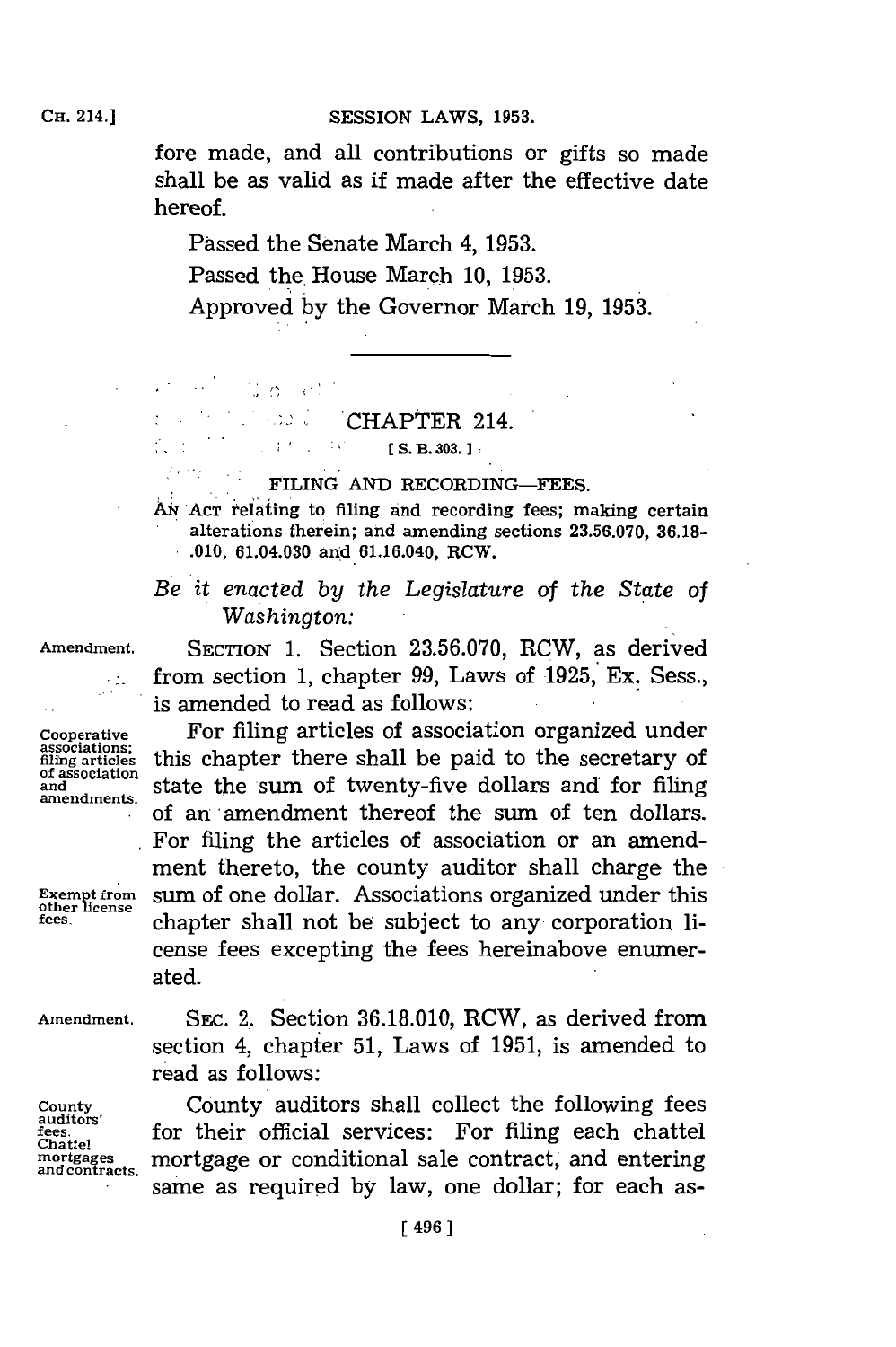signment, modification, transfer, correction or release of chattel mortgage, conditional sale contract, or miscellaneous instrument, fifty cents;

For recording instruments, for the first page, Recording legal size (eight and one-half **by** thirteen inches or less), one dollar and twenty-five cents; for each additional legal size page, fifty cents; for indexing **Indexing~**  $\frac{1}{2}$  instruments and  $\frac{1}{2}$  instruments;

For marginal release of mortgage or lien, fifty **rarginai** cents;

For preparing and certifying copies, for the first **Certified** legal size page, one dollar; for each additional legal size page, fifty cents;

For administering an oath or taking an affidavit, **Oaths and** with or without seal, one dollar;

For issuing marriage license, five dollars, (this **Marriage** fee includes taking necessary afflidavits, filing returns and indexing);

For searching records per hour, two dollars; Record

For recording plats, twenty-five cents for each **Recording** lot except cemetery plats for which the charge shall <sup>plats.</sup> be ten cents per lot; also one dollar for each acknowledgment, dedication, and description: *Provided,* That there shall be a minimum fee of fifteen dollars per plat;

For filing of miscellaneous records, not listed **Filing other** above, one dollar;

For making marginal notations on original re- Marginal cording when blanket assignment or release of instrument is filed for record, each notation, twentyfive cents;

For recording of miscellaneous records, not listed **Recording other** above, for first legal size page, one dollar and twenty- **records.** five cents; for each additional legal size page, fifty cents.

**SEC. 3.** Section 61.04.030, RCW, as derived from **Amendment.** section 2, chapter 284, Laws of 1943, is amended to read as follows:

**[ 497]**

**[CH.** 214.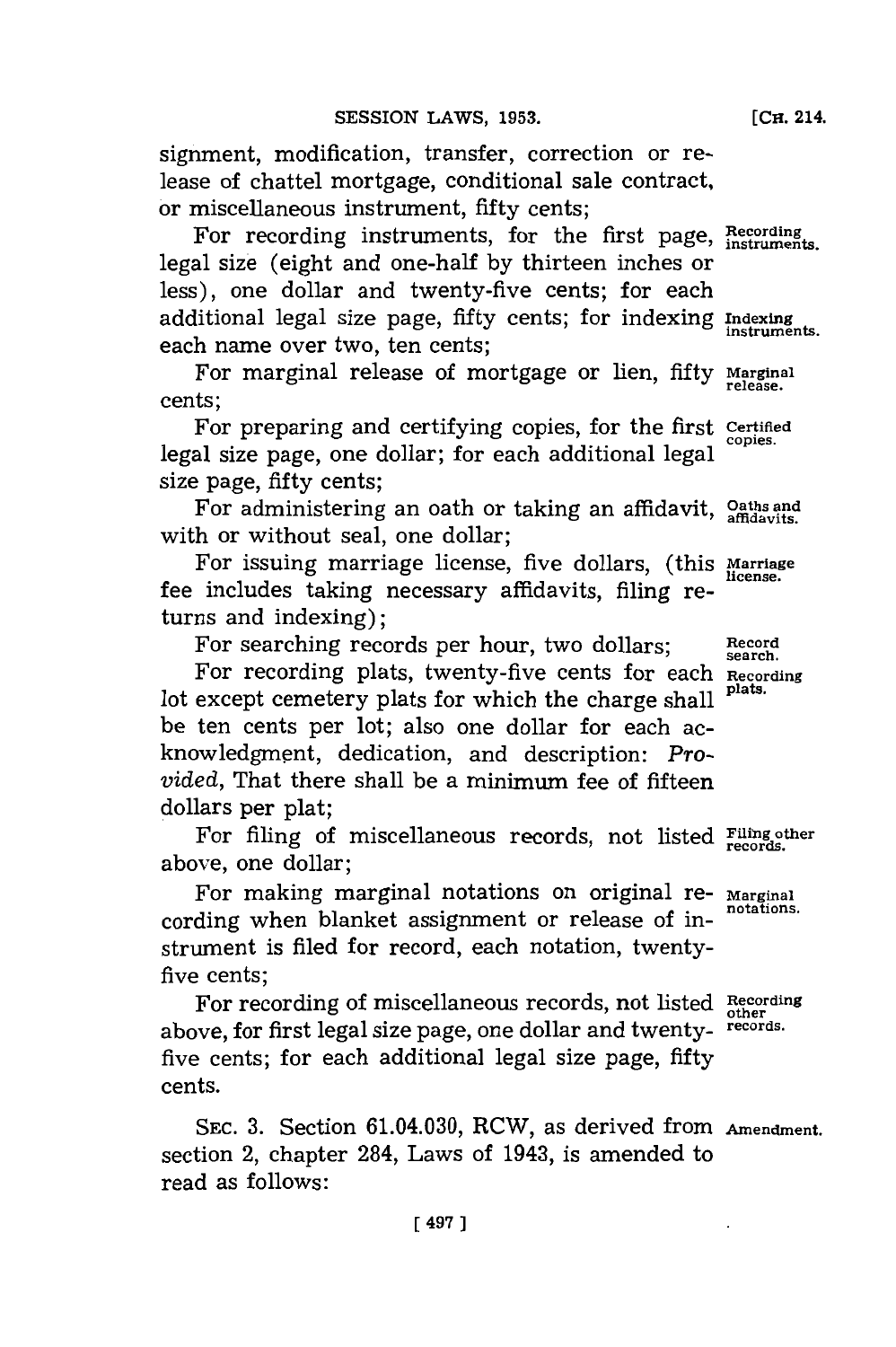## **CH.** 214.] **SESSION** LAWS, **1953.**

Chattel Upon receipt of a chattel mortgage, the auditor mortgages; Upon receipt mortgages; or secretary of state shall, upon payment of the proper fees therefor, indorse thereon the time of reception, the number thereof, and shall enter in a suitable book to be provided **by** him at the expense of his county or of the state, as the case may be, with an alphabetical index thereto, used exclusively for that purpose, ruled into separate columns with appropriate heads: "The time of filing;" "Name of mortgagor;" "Name of mortgagee;" "Date of instrument;" "Amount secured;" "When due;" and "Date **Index.** of release." An index to the book shall be kept in the manner required for indexing deeds to real **Fee,** estate. The auditor and secretary of state shall each receive one dollar for each instrument so filed and the money so collected shall be accounted for as **Assignments;** other fees of his office. In addition an assignment **status.** of chattel mortgage shall be construed as a separate instrument whether or not attached to the chattel **Fee,** mortgage. The auditor or secretary of state shall each receive fifty cents for filing such assignment, and the fees so received shall be accounted for in the same manner as money received for filing of the **Open to?** chattel mortgages. Such instruments shall remain on file for the inspection of the public.

**inspection.**

**Amendment. SEC.** 4. Section 61.16.040, RCW, as derived from section 4, chapter 284, Laws of 1943, is amended to read as follows:

**Mortgages** Whenever any mortgage or contract of condiconditional tional sale of personal property, or lease thereof, **stall** contracts; which was filed or recorded with the county auditor estimate of state  $\frac{1}{n}$  and  $\frac{1}{n}$  are conditions thereof **satisfaction,** or secretary of state, is paid, or the conditions thereof satisfied, the mortgagee or vendor or his assignee or personal representatives, shall make to the mortgagor or vendee, his assignee or personal representatives, a certificate signed and acknowledged **by** him, stating the date of the mortgage or contract, the names of the parties thereto, the auditor's or the